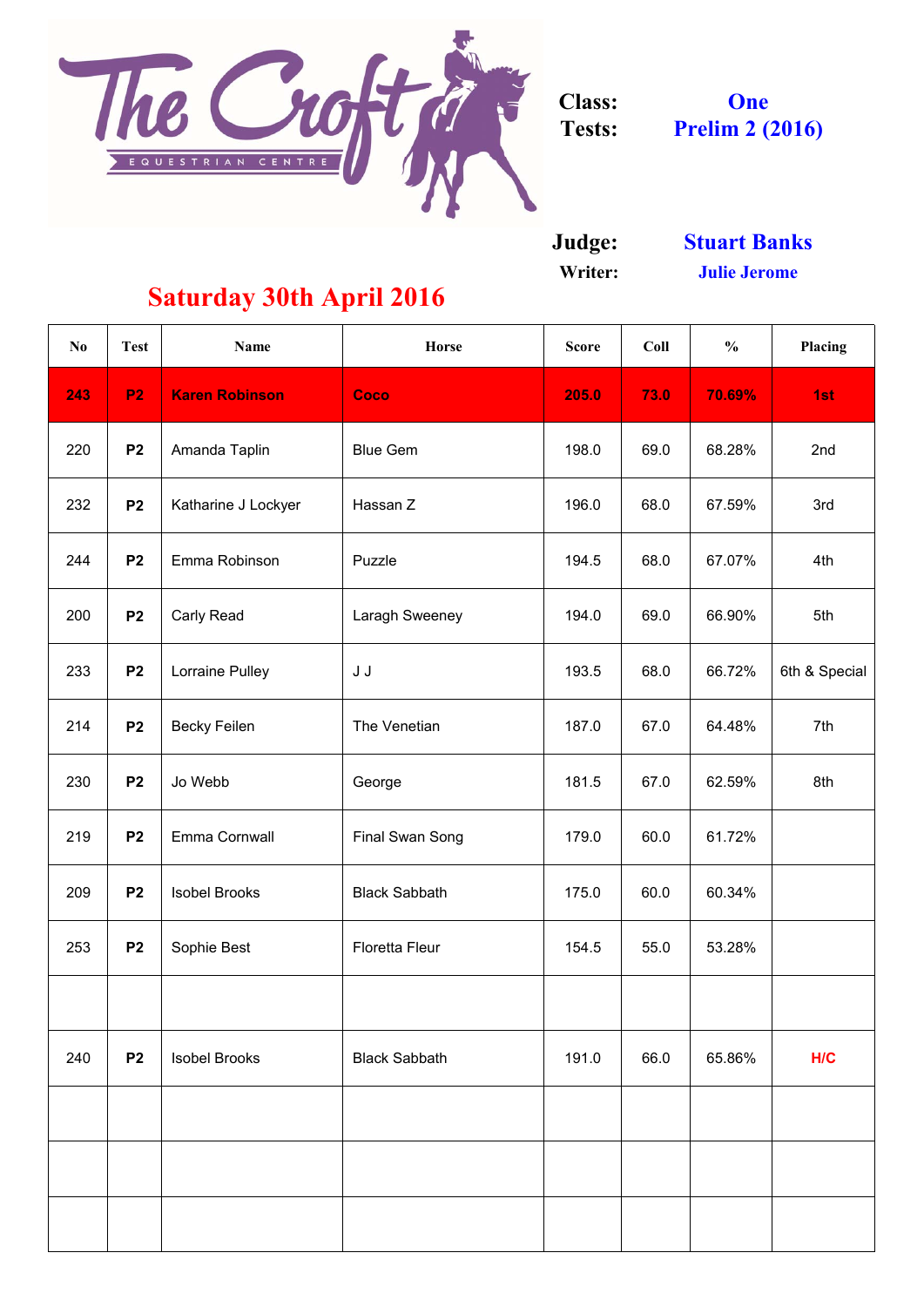

**Judge:**

**Writer:**

| N <sub>0</sub> | <b>Test</b> | <b>Name</b>                | <b>Horse</b>                    | <b>Score</b> | Coll | $\frac{0}{0}$ | <b>Placing</b> |
|----------------|-------------|----------------------------|---------------------------------|--------------|------|---------------|----------------|
| 232            | <b>N27</b>  | <b>Katharine J Lockyer</b> | <b>Hassan Z</b>                 | 191.5        | 55.0 | 68.39%        | 1st            |
| 200            | <b>P12</b>  | <b>Carly Read</b>          | <b>Laragh Sweeney</b>           | 167.0        | 53.0 | 66.80%        | 2nd            |
| 227            | <b>N27</b>  | <b>Elizabeth King</b>      | Fabulous Khan                   | 186.5        | 56.0 | 66.61%        | 3rd            |
| 228            | <b>P12</b>  | Katie Durnford             | Joey                            | 166.5        | 53.0 | 66.60%        | $4th =$        |
| 242            | <b>P12</b>  | Karen Robinson             | Pudding                         | 166.5        | 53.0 | 66.60%        | $4th =$        |
| 210            | <b>N27</b>  | <b>Judith Twallin</b>      | Jonny                           | 185.5        | 53.0 | 66.25%        | 6th            |
| 234            | <b>N27</b>  | <b>Sue Bushell</b>         | <b>Cotchford Ozzy</b>           | 185.0        | 53.0 | 66.07%        | 7th            |
| 239            | <b>P12</b>  | Joanne Gurney              | Snape                           | 165.0        | 54.0 | 66.00%        | 8th & Special  |
| 205            | <b>P12</b>  | <b>Caroline Lewis</b>      | Land Ahoy                       | 164.0        | 53.0 | 65.60%        |                |
| 201            | <b>N27</b>  | <b>Caroline Sykes</b>      | Zu                              | 181.5        | 52.0 | 64.82%        |                |
| 208            | <b>N27</b>  | Amy Aufiero                | <b>Ballincora</b>               | 181.0        | 51.0 | 64.64%        |                |
| 216            | <b>N27</b>  | <b>Gary Yeoman</b>         | The Venetian                    | 180.5        | 50.0 | 64.46%        |                |
| 236            | <b>P12</b>  | Lesley-Ann Harrison        | Kiwi                            | 160.5        | 51.0 | 64.20%        |                |
| 211            | <b>N27</b>  | <b>Craig Hills</b>         | Alonso                          | 179.0        | 52.0 | 63.93%        |                |
| 202            | <b>P12</b>  | Naomi Cole                 | <b>Lilly Bean</b>               | 158.5        | 50.0 | 63.40%        |                |
| 213            | <b>P12</b>  | Chris Wickham              | Mr Montague                     | 158.0        | 51.0 | 63.20%        |                |
| 206            | <b>N27</b>  | Paula Brazier              | <b>Wilderness Spring Melody</b> | 175.0        | 50.0 | 62.50%        |                |
| 212            | <b>N27</b>  | Sean Dorgan                | <b>Belagio Playboy</b>          | 173.5        | 48.0 | 61.96%        |                |
| 207            | <b>N27</b>  | <b>Rosalind Campbell</b>   | Chestermill                     | 169.5        | 47.0 | 60.54%        |                |
| 238            | <b>P12</b>  | <b>Hollie Mcmanus</b>      | Willow                          | 151.0        | 48.0 | 60.40%        |                |
| 225            | <b>N27</b>  | Lorraine Dehn              | Goldcrest                       | 168.5        | 48.0 | 60.18%        |                |
| 237            | <b>N27</b>  | Eira Tonkings              | <b>Ben Nevis</b>                | 165.5        | 47.0 | 59.11%        |                |
| 215            | <b>P12</b>  | <b>Terrie Cross</b>        | Hailstorm                       | 168.0        | 56.0 | 67.20%        | H/C            |

**Prelim 12 (2005) Novice 27 (2007) Two**

## **Saturday 30th April 2016**

**Claire Shoesmith Jo Black**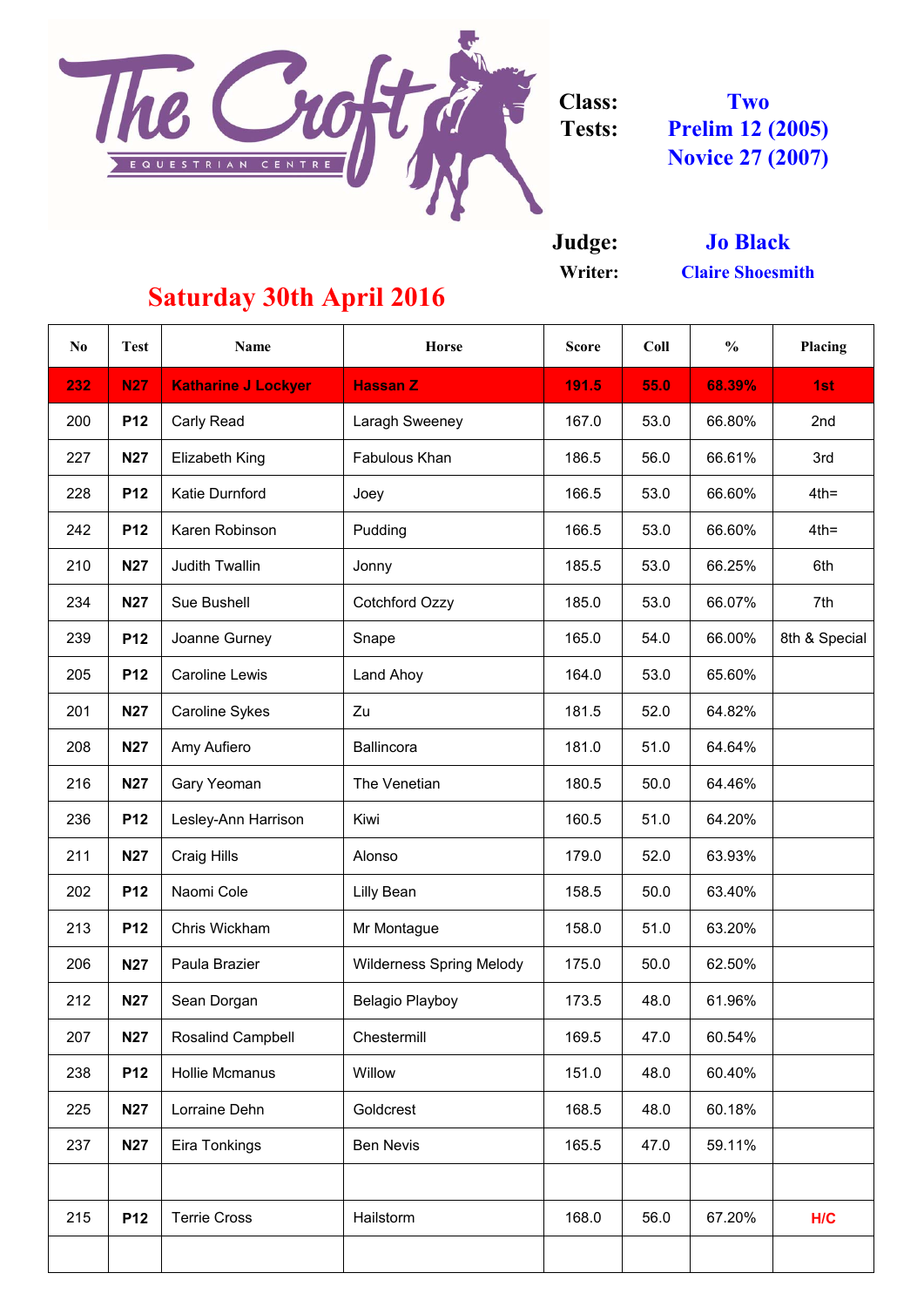

**Judge:**

**Writer:**

| N <sub>0</sub> | <b>Test</b> | <b>Name</b>             | <b>Horse</b>                    | <b>Score</b> | Coll | $\frac{0}{0}$ | Placing |
|----------------|-------------|-------------------------|---------------------------------|--------------|------|---------------|---------|
| 256            | <b>N28</b>  | <b>Melissa Howett</b>   | <b>Penstrumbly Alwynne</b>      | 169.0        | 56.0 | 70.42%        | 1st     |
| 228            | <b>N28</b>  | <b>Katie Durnford</b>   | Joey                            | 162.5        | 55.0 | 67.71%        | 2nd     |
| 254            | <b>N28</b>  | <b>Claire Shoesmith</b> | <b>Taiforgan Sir Monty</b>      | 161.0        | 53.0 | 67.08%        | 3rd     |
| 226            | E44         | <b>Alison Faulkner</b>  | Pantanamlwg Vals Choice         | 166.5        | 54.0 | 66.60%        | 4th     |
| 208            | <b>N28</b>  | Amy Aufiero             | <b>Ballincora</b>               | 159.5        | 53.0 | 66.46%        | 5th     |
| 245            | E44         | <b>Roslyn Gibbs</b>     | Lance                           | 164.0        | 53.0 | 65.60%        | 6th     |
| 236            | <b>N28</b>  | Lesley-Ann Harrison     | Kiwi                            | 156.5        | 53.0 | 65.21%        | $7th =$ |
| 231            | <b>N28</b>  | <b>Alison Biddle</b>    | <b>Millersford Kingston</b>     | 156.5        | 53.0 | 65.21%        | $7th =$ |
| 249            | <b>N28</b>  | Michelle Baldwin        | <b>Toffee</b>                   | 156.0        | 52.0 | 65.00%        | Special |
| 246            | <b>N28</b>  | <b>Roslyn Gibbs</b>     | Rubey                           | 155.0        | 53.0 | 64.58%        |         |
| 234            | <b>N28</b>  | <b>Sue Bushell</b>      | <b>Cotchford Ozzy</b>           | 154.0        | 51.0 | 64.17%        |         |
| 239            | <b>N28</b>  | Joanne Gurney           | Snape                           | 153.5        | 52.0 | 63.96%        |         |
| 227            | E44         | <b>Elizabeth King</b>   | Fabulous Khan                   | 158.5        | 51.0 | 63.40%        |         |
| 218            | E44         | Annett Lattanzio        | Lucky Castana                   | 158.0        | 52.0 | 63.20%        |         |
| 242            | <b>N28</b>  | Karen Robinson          | Pudding                         | 149.0        | 50.0 | 62.08%        |         |
| 252            | E44         | <b>Emily Chomicz</b>    | Caius Imperator                 | 151.5        | 50.0 | 60.60%        |         |
| 206            | <b>N28</b>  | Paula Brazier           | <b>Wilderness Spring Melody</b> | 143.0        | 47.0 | 59.58%        |         |
| 248            | E44         | Jenny Cox               | <b>Biscuit Man</b>              | 148.0        | 50.0 | 59.20%        |         |
| 213            | <b>N28</b>  | Chris Wickham           | Mr Montague                     | 141.5        | 50.0 | 58.96%        |         |
| 221            | <b>N28</b>  | <b>Sally Legouix</b>    | Spirit of the Night             | 141.0        | 47.0 | 58.75%        |         |
|                |             |                         |                                 |              |      |               |         |
|                |             |                         |                                 |              |      |               |         |

**Jenny Welham Karen Young**

## **Saturday 30th April 2016**

**Three Novice 28 (2008) Elem 44 (2002)**